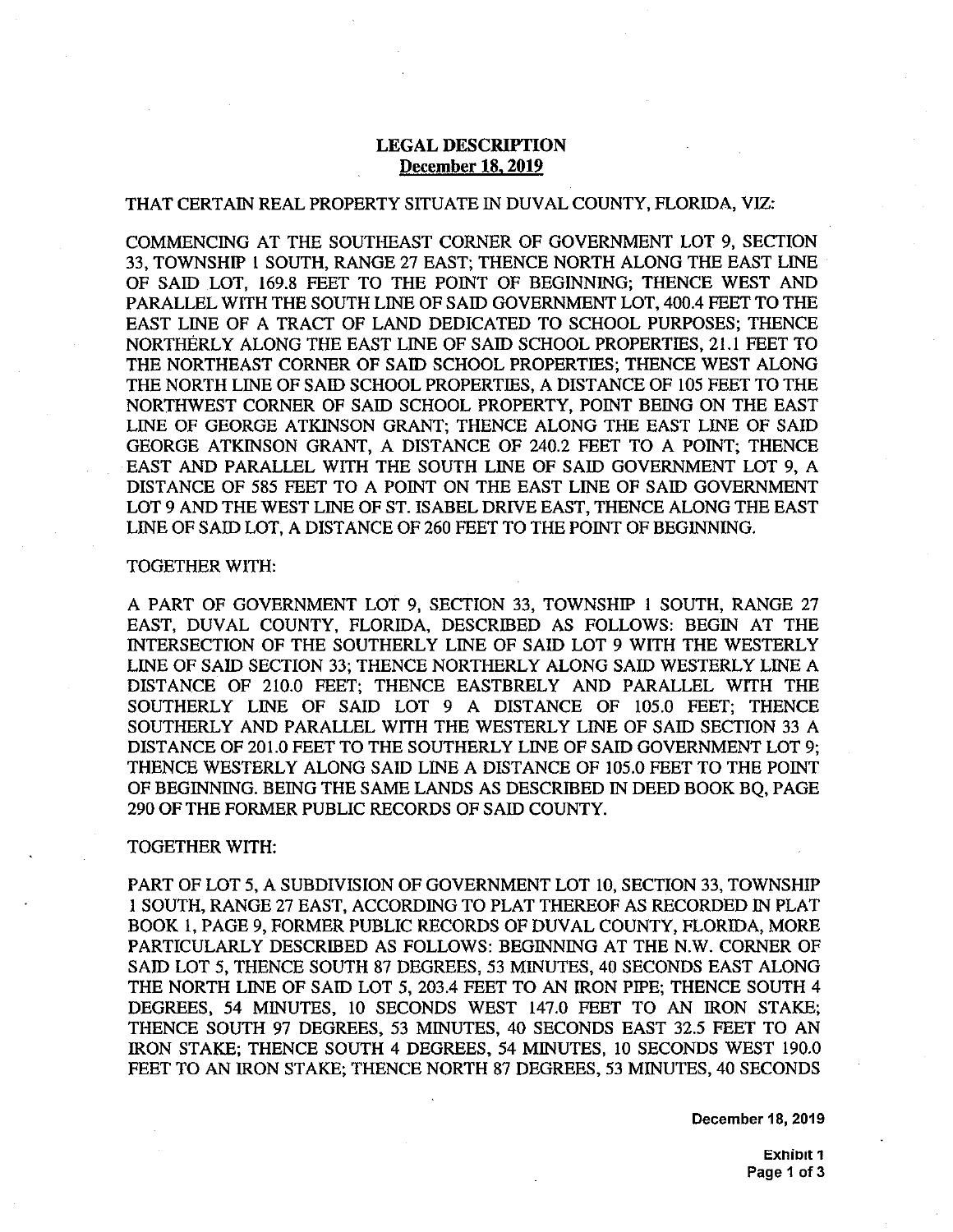WEST 125.37 FEET TO AN IRON STAKE IN THE WEST LINE OF SAID LOT 5; THENCE WEST 125.57 FEET TO AN INON STAKE IN THE WEST LINE OF SAID LOT 5, THENCE<br>NORTHERLY ALONG THE WEST LINE OF LOT 5, 349.5 FEET TO THE PLACE OF BEGINNING.

TOGETHER WITH:

PARCEL 1 - PARCEL ID # 108994-0000

EAST, ACCORDING TO PLAT THEREOF RECORDED IN PLAT BOOK I, PAGE 9, OF<br>THE FORMER PUBLIC RECORDS OF DUVAL COUNTY, FLORIDA. EXCEPT PART DESCRIBED IN OFFICIAL RECORDS BOOK 3763, PAGE 189. LOT 4, SUBDIVISION OF LOT 10 IN SECTION 33, TOWNSHIP 1 SOUTH, RANGE 27 EAST, ACCORDING TO PLAT THEREOF RECORDED IN PLAT BOOK 1, PAGE 9, OF

PARCEL 2 - PARCEL ID # 108995-0010

THAT CERTAIN PIECE, PARCEL OR TRACT OF LAND SITUATE, LYING AND BEING<br>IN THE COUNTY OF DUVAL AND STATE OF FLORIDA, WIONOLAND DESCRIPED THAT CERTAIN PIECE, PARCEL OR TRACT OF LAND SITUATE, LYING AND BEING<br>IN THE COUNTY OF DUVAL AND STATE OF FLORIDA, KNOWN AND DESCRIBED<br>AS: RABCEL LA POPTION OF LOT 5.4A SUPPLIEION OF PART OF LOT 10, SECTION AS: PARCEL I: A PORTION OF LOT 5 (A SUBDIVISION OF PART OF LOT 10, SECTION<br>33, TOWNSHIP 1 SOUTH, RANGE 27 EAST) ACCORDING TO PLAT THEREOF<br>RECORDED IN PLAT BOOK 1, PAGE 9, OF THE FORMER PUBLIC RECORDS OF 33, TOWNSHIP I SOUTH, RANGE 27 EAST) ACCORDING TO PLAT THEREOF RECORDED IN PLAT BOOK 1, PAGE 9, OF THE FORMER PUBLIC RECORDS OF DUVAL COUNTY, FLORIDA, MORE PARTICULARLY DESCRIBED AS FOLLOWS: RECORDED IN PLAT BOOK 1, PAGE 9, OF THE FORMER PUBLIC RECORDS OF<br>DUVAL COUNTY, FLORIDA, MORE PARTICULARLY DESCRIBED AS FOLLOWS:<br>BEGIN AT THE SOUTHEAST CORNER OF LOT 19, BLOCK 5, UNIVERSITY PARK UNIT 2, ACCORDING TO PLAT THEREOF RECORDED IN PLAT BOOK 28, PAGE 48 AND 48A, CURRENT PUBLIC RECORDS OF DUVAL COUNTY, FLORIDA: THENCE EASTERLY PARALLEL TO THE SOUTHERLY LOT LINE OF SAID LOT 19 TO THE E<br>= CENTERLINE OF SAID DRAINAGE EASEMENT TO THE EASTERLY LOT LINE OF LOT 5 (A SUBDIVISION OF PART OF LOT 10, SECTION 33, TOWNSHIP 1 SOUTH, RANGE 27<br>EAST) ACCORDING TO PLAT BOOK 1, PAGE 9, THENCE NORTHERLY ALONG THE<br>EASTEPLY A OT JUNE OF SAID JOT 5, TO THE SOUTHEAST CODATE OF THAT EAST) ACCORDING TO PLAT BOOK 1, PAGE 9, THENCE NORTHERLY ALONG THE EASTERLY LOT LINE OF SAID LOT 5 TO THE SOUTHEAST CORNER OF THAT EASTERLY LOT LINE OF SAID LOT 5 TO THE SOUTHEAST CORNER OF THAT EASTERLY LOT LINE OF SAID LOT 5 TO THE SOUTHEAST CORNER OF THAT<br>PROPERTY DESCRIBED IN OFFICIAL RECORD BOOK 269, PAGE 370, THENCE<br>WESTEDLY ALONG THE SOUTH LOT LINES OF THOSE BARGES AFSODEED. IN WESTERLY ALONG THE SOUTH LOT LINES OF THOSE PARCELS DESCRIBED IN OFFICIAL RECORDS BOOK 269, PAGE 370 AND OFFICIAL RECORDS BOOK 795, PAGE 227, CURRENT PUBLIC RECORDS OF DUVAL COUNTY, FLORIDA, TO THE OFFICIAL RECORDS BOOK 269, PAGE 370 AND OFFICIAL RECORDS BOOK 795, PAGE 227, CURRENT PUBLIC RECORDS OF DUVAL COUNTY, FLORIDA, TO THE INTERSECTION OF THE EASTERLY LINE OF BLOCK 5, UNIVERSITY PARK UNIT 2, THENCE SOUTHERLY ALONG THE EASTERLY LINE OF SAID BLOCK 5, UNIVERSITY PARK UNIT 2 TO THE POINT OF BEGINNING. PARCEL II: (EASEMENT FOR INGRESS<br>AND EGRESS) TOGETHER WITH A NON-EXCLUSIVE EASEMENT FOR INGRESS AND<br>EGRESS BUT FOR NO OTHER PURPOSES OVER THE FOLLOWING DESCRIBED<br>PROPERTY: PEGNI AT TH AND EGRESS) TOGETHER WITH A NON-EXCLUSIVE EASEMENT FOR INGRESS AND H A NON-EXCLUSIVE<br>R PURPOSES OVER<br>SOUTHWEST CORI<br>CCOBDING TO BLAT EGRESS BUT FOR NO OTHER PURPOSES OVER THE FOLLOWING DESCRIBED<br>PROPERTY: BEGIN AT THE SOUTHWEST CORNER OF LOT 19, BLOCK 5,<br>UNIVERSITY PARK UNIT 2, ACCORDING TO PLAT THEREOF RECORDED IN PLAT BOOK 28, PAGE 48 AND 48A, CURRENT PUBLIC RECORDS OF DUVAL COUNTY, FLORIDA THENCE EASTERLY ALONG THE SOUTH LOT LINE OF SAID LOT 19, A DISTANCE OF 120 FEET TO THE SOUTHEASTERLY CORNER OF SUCH LOT 19. FLORIDA THENCE EASTERLY ALONG THE SOUTH LOT LINE OF SAID LOT 19, A<br>DISTANCE OF 120 FEET TO THE SOUTHEASTERLY CORNER OF SUCH LOT 19,<br>THENCE CONTINUE IN THE SAME EASTERLY DIRECTION, PARALLEL TO THE<br>SOUTH LOT LAT OF SAID LOT SOUTH LOT LINE OF SAID LOT 19, A DISTANCE OF 40.0 FEET, THENCE SOUTHERLY IN THE COUNTY OF DUVAL AND STATE OF FLORIDA, KNOWN AND DESCRIBED<br>AS: PARCEL I: A PORTION OF LOT 5 (A SUBDIVISION OF PART OF LOT 10, SECTION<br>22 . TOWARUM 1: SOUTH DANGE 27 . FASTA 400 OF PART OF LY 1.0 SILEDER BEGIN AT THE SOUTHEAST CORNER OF LOT 19, BLOCK 5, UNIVERSITY PARK UNIT<br>2, ACCORDING TO PLAT THEREOF RECORDED IN PLAT BOOK 28, PAGE 48 AND<br>48.4 CUPPENT, PUPLIC, PEGOPPS, OF, PULLI, COUNTY, FLORID 1, TUPLICI 48A, CURRENT PUBLIC RECORDS OF DUVAL COUNTY, FLORIDA: THENCE EASTERLY PARALLEL TO THE SOUTHERLY LOT LINE OF SAID LOT 19 TO THE CENTERLINE OF THAT CERTAIN DRAINAGE EASEMENT RECORDED IN OFFICIAL RECORDS BOOK 485, PAGE 468, THENCE CONTINUE EASTERLY ALONG THE CENTERLY ALONG THE CENTERLY RECORDS BOOK 485, PAGE 468, THENCE CONTINUE EASTERLY ALONG THE CENTERLINE OF SAID DRAINAGE EASEMENT TO THE EASTERLY LOT LINE OF LOT 5 (A SUBDIVISION OF PART OF LOT 10, SECTION 33, TOWNSHIP 1 SOUTH, RANGE 27<br>EASTER ACCORDIN PROPERTY DESCRIBED IN OFFICIAL RECORD BOOK 269, PAGE 370, THENCE<br>WESTERLY ALONG THE SOUTH LOT LINES OF THOSE PARCELS DESCRIBED IN<br>OFFICIAL RECORDS BOOK 269, PAGE 370 AND OFFICIAL RECORDS BOOK 795,<br>PAGE 227, CURRENT PUBLIC INTERSECTION OF THE EASTERLY LINE OF BLOCK 5, UNIVERSITY PARK UNIT 2,<br>THENCE SOUTHERLY ALONG THE EASTERLY LINE OF SAID BLOCK 5, UNIVERSITY<br>PARK UNIT 2 TO THE POINT OF BEGINNING. PARCEL II: (EASEMENT FOR INGRESS<br>AND EGRESS UNIVERSITY PARK UNIT 2, ACCORDING TO PLAT THEREOF RECORDED IN PLAT<br>BOOK 28, PAGE 48 AND 48A, CURRENT PUBLIC RECORDS OF DUVAL COUNTY,<br>FLORIDA THENCE EASTERLY ALONG THE SOUTH LOT LINE OF SAID LOT 19, A THENCE CONTINUE IN THE SAME EASTERLY DIRECTION, PARALLEL TO THE<br>SOUTH LOT LINE OF SAID LOT 19, A DISTANCE OF 40.0 FEET, THENCE SOUTHERLY

**December 18. 2019**